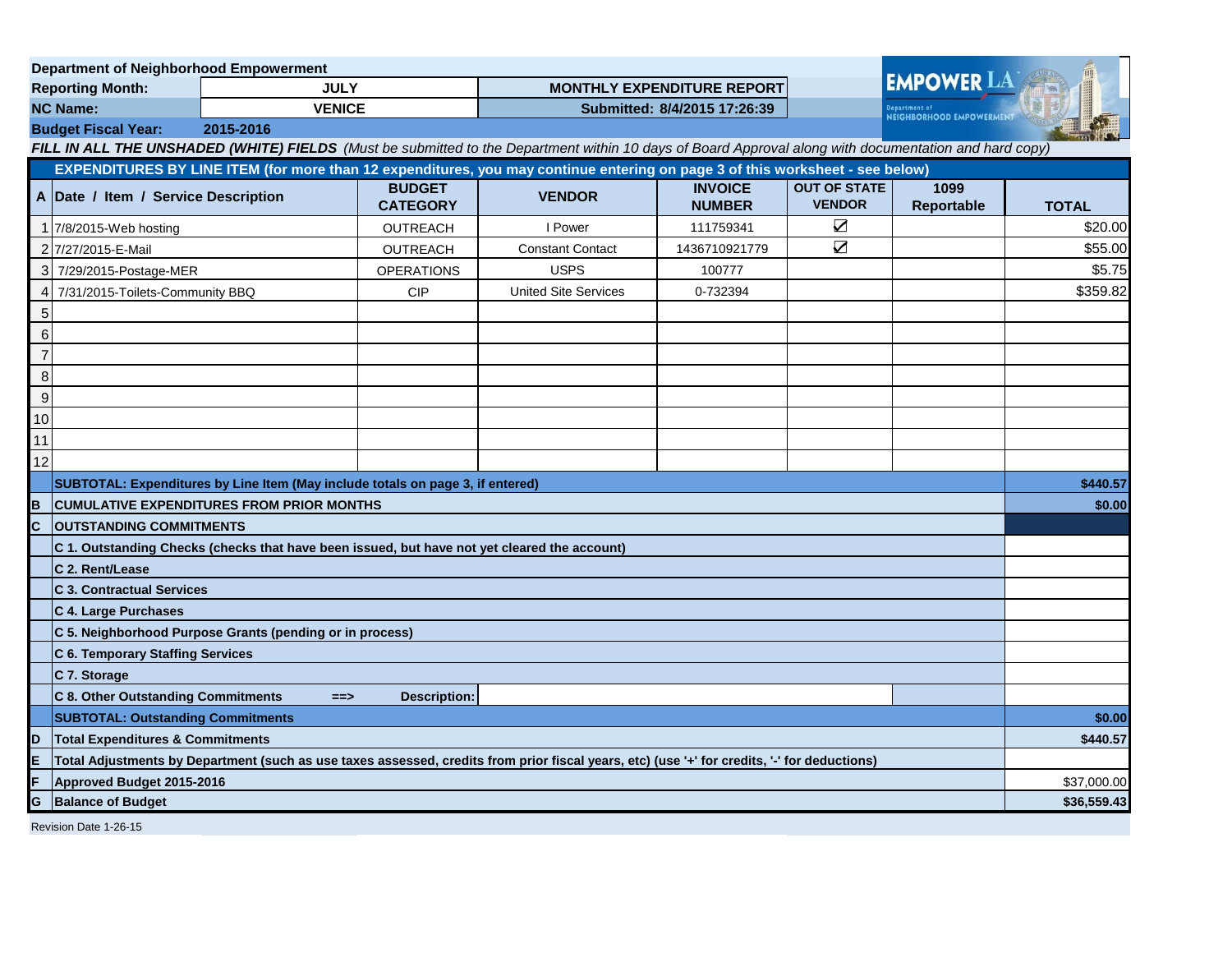| <b>Reporting Month:</b> | <b>JULY</b>   |
|-------------------------|---------------|
| <b>NC Name:</b>         | <b>VENICE</b> |

| <b>MONTHLY CASH RECONCILIATION</b> |                               |                                         |                                     |                                              |  |  |  |
|------------------------------------|-------------------------------|-----------------------------------------|-------------------------------------|----------------------------------------------|--|--|--|
| <b>Beginning Balance</b><br>(A)    | <b>Funds Deposited</b><br>(B) | <b>Total Available</b><br>$(C) = (A+B)$ | <b>Cash Spent this Month</b><br>(D) | Remaining<br><b>Balance</b><br>$(E) = C - D$ |  |  |  |
| \$1,770.18                         | \$0.00                        | \$1,770.18                              | \$440.57                            | \$1,329.61                                   |  |  |  |

| <b>MONTHLY BUDGETARY ANALYSIS</b> |                                        |                              |                                      |                                                  |                                                                        |  |  |
|-----------------------------------|----------------------------------------|------------------------------|--------------------------------------|--------------------------------------------------|------------------------------------------------------------------------|--|--|
| <b>Category Identifier</b>        | <b>Budget Category</b>                 | <b>Adopted Budget</b><br>(A) | <b>Total Spent this Month</b><br>(B) | <b>Total Spent in</b><br><b>Prior Months (C)</b> | <b>Unspent</b><br><b>Budget</b><br><b>Balance</b><br>$(D) = A - B - C$ |  |  |
| 100                               | <b>Operations</b>                      | \$2,675.00                   | \$5.75                               |                                                  | \$2,669.25                                                             |  |  |
| 200                               | <b>Outreach</b>                        | \$6,825.00                   | \$75.00                              |                                                  | \$6,750.00                                                             |  |  |
| 300                               | <b>Community</b><br><b>Improvement</b> | \$19,500.00                  | \$359.82                             |                                                  | \$19,140.18                                                            |  |  |
| 400                               | <b>NPG</b>                             |                              | \$0.00                               |                                                  | \$0.00                                                                 |  |  |
| 500                               | <b>Elections</b>                       | \$8,000.00                   | \$0.00                               |                                                  | \$8,000.00                                                             |  |  |
| 900                               | <b>Unallocated</b>                     |                              | \$0.00                               |                                                  | \$0.00                                                                 |  |  |
|                                   | <b>TOTAL</b>                           | \$37,000.00                  | \$440.57                             | \$0.00                                           | \$36,559.43                                                            |  |  |

## **NEIGHBORHOOD COUNCIL DECLARATION**

**We, the Treasurer and Signer of the above indicated Council, declare that the information presented on this form is accurate and complete, and will furnish additional documentation to the Department of Neighborhood Empowerment upon request.**

| <b>Treasurer Signature</b>    |  | <b>Signer's Signature</b> |  |  |  |
|-------------------------------|--|---------------------------|--|--|--|
| <b>Print Name</b>             |  | <b>Print Name</b>         |  |  |  |
| <b>Date</b>                   |  | <b>Date</b>               |  |  |  |
| <b>NC Additional Comments</b> |  |                           |  |  |  |
| Revision Date 1-26-15         |  |                           |  |  |  |